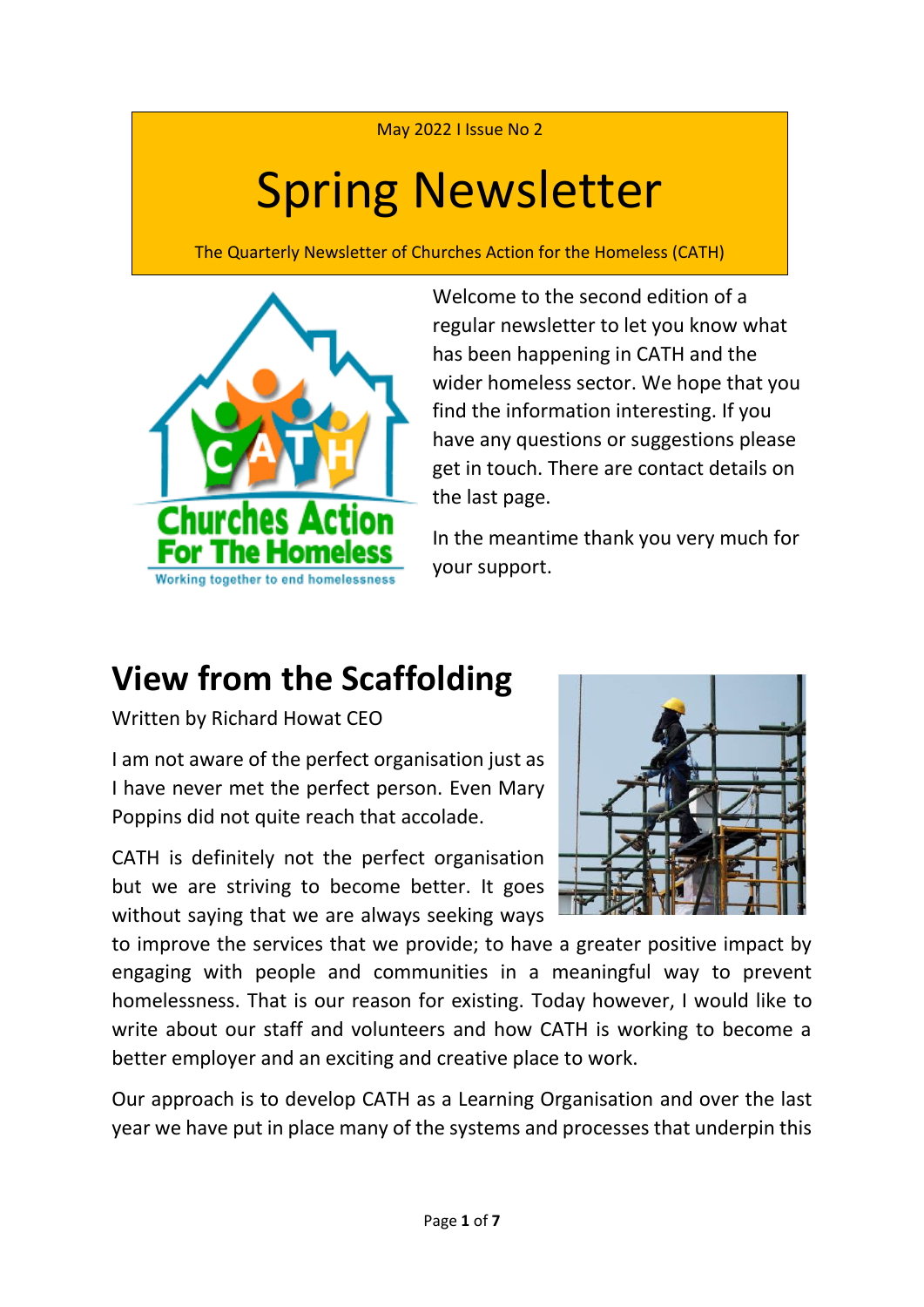goal. That may not sound very exciting but it is essential when undertaking significant culture change in an organisation.

What do we mean by a Learning Organisation? Put simply it is an organisation where workers, whether staff or volunteers, feel empowered to carry out their role, to make decisions and take responsibility, to recognise their strengths and the strengths of others, to contribute to the wider organisation, to learn and share learning and to treat everyone with tolerance and respect.

It is a commitment to improve individually and collectively and from the organisation a pledge to create the opportunities for people to grow and develop. For those who are interested it is also a promise to nurture talent and provide opportunities for promotion.

I had the privilege of speaking to a group of new starts during their induction. During my talk I inverted the usual triangular, hierarchical, organisational diagram putting front-line workers to the top. That represents reality. This is where the real, the important work takes place. The rest of us are there to enable that work. One of the reasons this development is so important.

I hope that over time when people read an advert for a position at CATH they will see beyond the specific job and recognise the opportunity that it presents. An opportunity not only to have an important and meaningful role but in addition a chance to create a new career for themselves.

#### **CATH Shop Retains Revolve Accreditation**



Angus with the Certificate from Revolve he done"

Revolve is a quality standard for secondhand stores in Scotland and is awarded to stores that meet high standards in safety, cleanliness and service, giving shoppers that extra reassurance to shop secondhand first.

Linda Branter**,** Revolve Quality and Support Officer, Zero Waste Scotland provided Sarah the shop manager and her team of staff and volunteers with some very positive feedback saying, "What a great example of how it should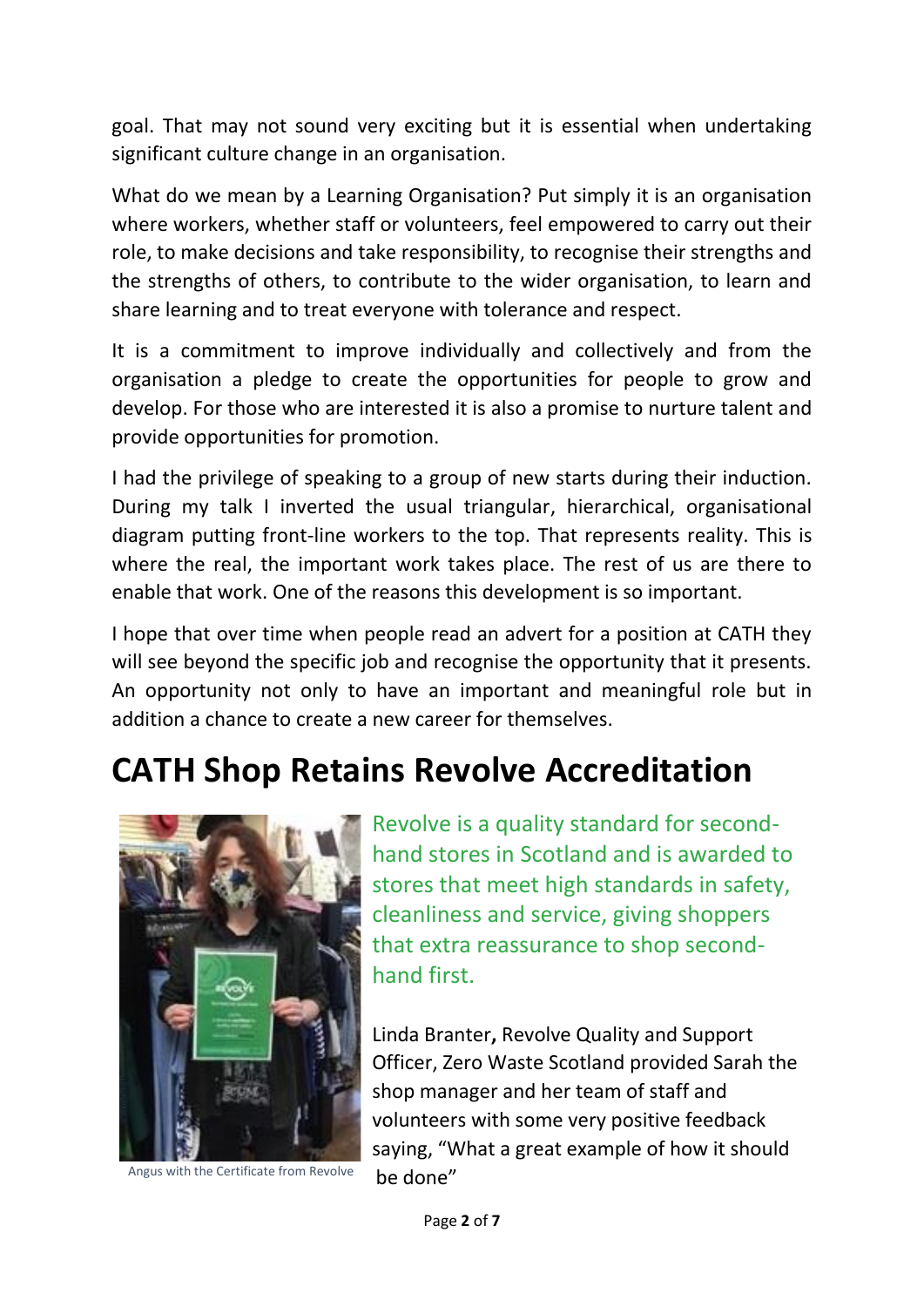The shop manual was the subject of particular praise as was Angus our newest shop employee who was commended for the efficient way he completed the tasks and pulled everything together for the inspection.

Congratulations to everyone involved for retaining the shops accreditation with such flying colours.

# **CATH AGM**

The CATH AGM was held on 15 March in the Day Centre. It was a hybrid meeting with members attending in person and virtually.

In her first AGM as Chair Fiona Hogg acknowledged the years of service and support from Martin Barnicoat, Jane Robertson and Carol Ferrie who had all resigned as Trustees over the past year and thanked them for their commitment.



Fiona Hogg, Chair of Trustees

Fiona also welcomed Daniel Byrne to the Board and Richard Howat and Janice Spencer to their roles as CEO and Finance Manger respectively recognising that it had been a period of significant change for the organisation.

Sadly the meeting was advised of the passing of Brian Cowie in December. Brian had worked for CATH since 2003, latterly as CEO, until taking early retirement in 2019 due to ill health. Fiona spoke very warmly of Brian describing him as the heart and soul of CATH and expressed how much he will be missed.

The challenges of the year past were acknowledged and whilst many of them remain there is a sense that the organisation has started to turn the corner. Thanks were expressed to the staff and volunteers for enabling CATH to continue to support people in their communities and for maintaining service delivery. With the threat of COVID and the challenges of recruitment always in the background the Members recognised how difficult it must have been on occasions to keep projects operating.

Financially, CATH reported a surplus of £62,480 for the year ending 31 March 2021. Thanks in the main to a significant bequest.

At the short Board meeting afterwards Fiona Hogg was re-elected as Chair whilst Mike Westall was elected as Vice Chair.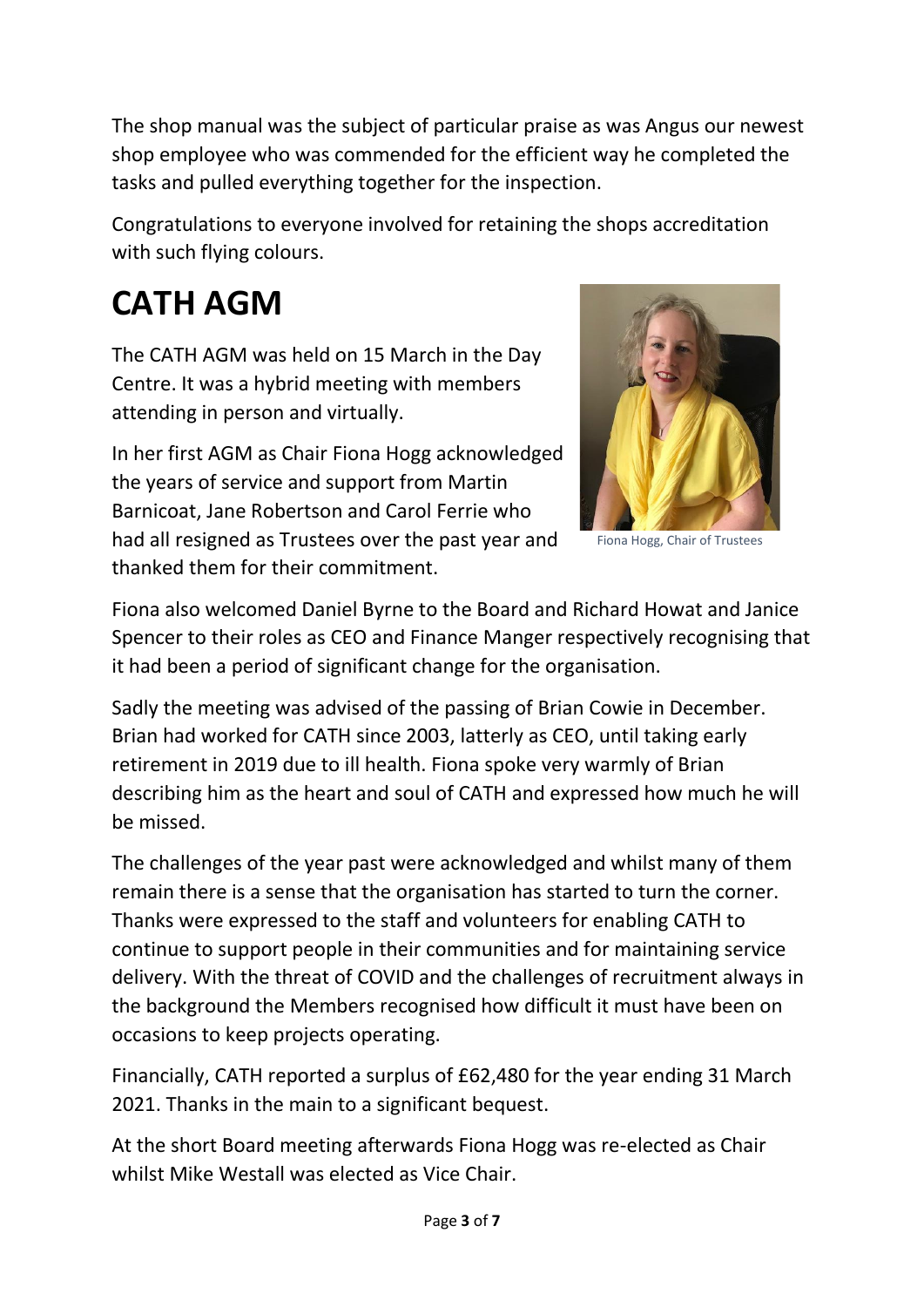## **Home First Vision**

*Wherever possible, homeless households move directly into settled accommodation, avoiding the stigma, cost and uncertainty of temporary accommodation and homelessness.*

This is the Perth and Kinross Council vision which has been driving their homeless strategy since 2014. Currently represented in their Rapid Re-housing Transition Plan.

The evidence of the success of the vision is clear as Homeless Applications have reduced considerably in the county with statistics from last year continuing to demonstrate a reduction in applications.



In 2020 to 2021 Perth and Kinross Council rate of homeless applications fell to 4.4 per 1000 people. The Local Authority average was 6.2. On the chart to the left the average is shown by the black column and P and K Council by the gold.

However, there is a concern that these statistics do not reflect the true nature

of homelessness, particularly in rural areas where it is often hidden.

There is a role for CATH here to connect with local grass root organisations to discover the nature of homelessness and housing need in rural areas to inform the discussion and future planning.

We will seek to take that work on next year.

# **CATH Ladies Group**

The Ladies Group meet weekly at the Day Centre. It is a very supportive and dynamic group who are continually seeking to expand their skills and range of activities. Whilst the ladies are supported by Karen, a member of staff, they are in actuality a healthily independent and self-supporting bunch, planning their own programme and organising activities.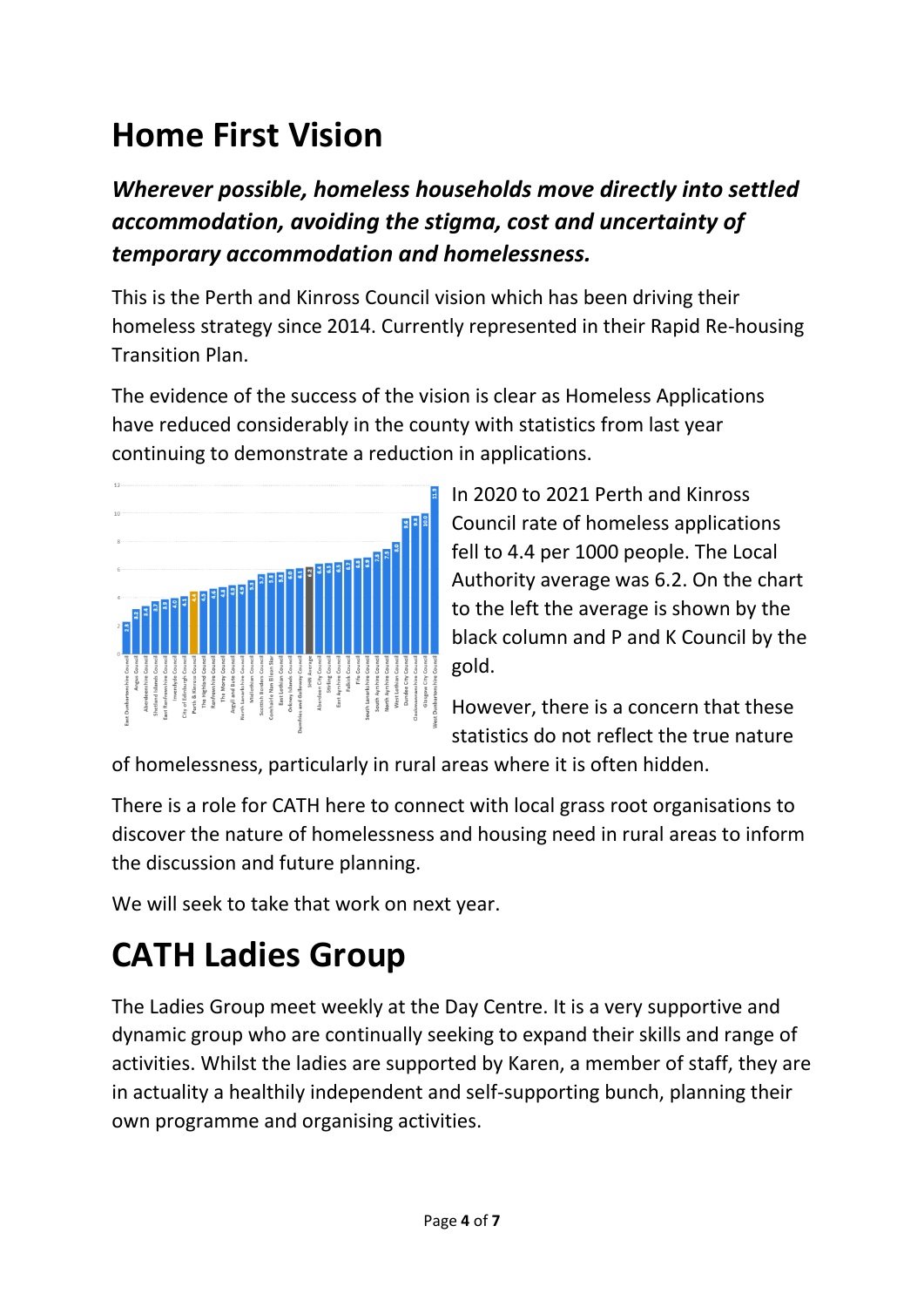

The group were delighted to receive the donation of a new sewing machine from the Perth City North Locality Team based at Pullar House.

The group are regular crafters and are in the process of learning about upcycling. The results of their work are often on sale in the CATH shop to raise money to buy materials for the group. The sewing

machine will be a well-used addition to their range of tools and has already created lots of new ideas for future projects.

## **New Developments for CATH**

CATH has a workshop on the Ladeside in Perth very close to the Day Centre. For several years the social enterprise Giraffe had used the premises. Last year Giraffe moved to new premises more suited to their developing business. Many congratulations to Gareth and everyone involved for their continuing success in such challenging times.

The return of the building created an opportunity for CATH. After some careful consideration it was agreed to develop the building as a resource for trialling social enterprise ideas. It is now called the CATH Enterprise Hub.

There is a garden to the rear of the site with a polytunnel. This has been prepared for planting and will be producing flowers, fruit and vegetables this year. The actual workshop is currently being set up to refurbish furniture and the concept of "Radio CATH" is being evaluated.

The office space now accommodates the Floating Housing Support Team and the Self-directed Support (SDS) Team. Previously located in Head Office the teams are now housed more efficiently in their new home.

With the CATH Enterprise Hub being located so close to the Day Centre it is planned that both buildings will form a campus as services at the Day Centre are expanded.

The FHS and SDS Teams moving out of Head Office created the opportunity to develop a custom training and meeting room for the organisation. Although still a work in progress, thanks to some fresh paint and the donation of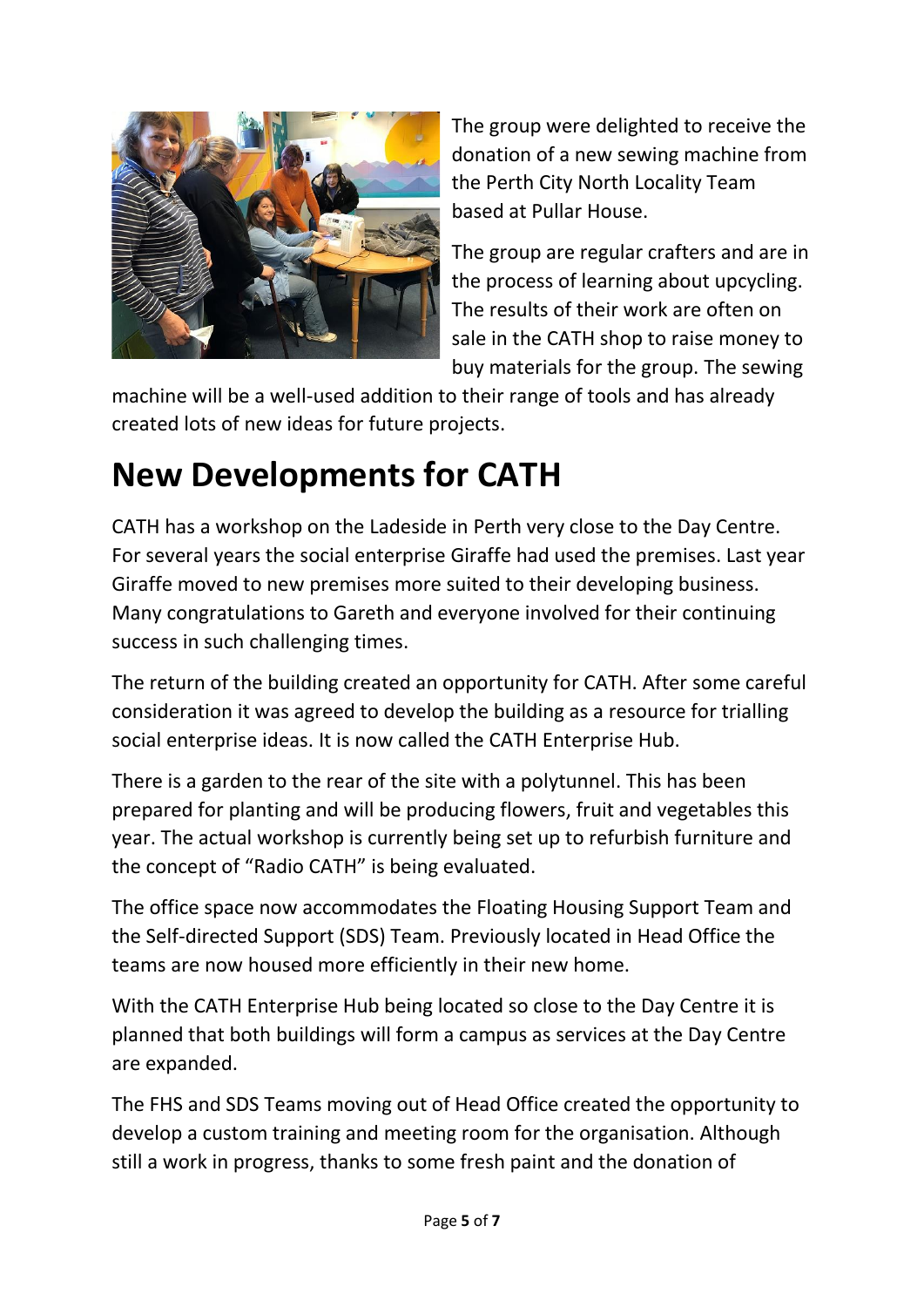furniture from John Ross of Kinross Wooden Products Ltd we have the bones of a multipurpose room able to provide for large meetings and training options including hybrid and virtual training events/meetings.

Finally, for now, the third development is a new service delivered in partnership with HMP Perth. With funding from the Perth and Kinross Alcohol and Drug Partnership CATH will be working with HMP Perth to provide a Through Care service for people leaving the prison. The service will engage with prisoners prior to and after release to help them in their transition back into the community.

Often this is a time when people can struggle to keep their positive momentum potentially leading to relapse into negative behaviours. This new service will support people through this transition. For example enabling them to maintain treatment, access housing and find meaningful activity. Thereby reducing the likelihood of re-offending.

The service is funded for a year as a test of change. The learning from the project will be shared with partners.

#### **Volunteering with CATH**



We really appreciate all the time, effort and skills freely given by our volunteers. They make such a difference to the organisation and the work that we do.

We are always looking for new people to join us and can offer a variety of roles from helping out at an event, passing on your

skills and knowledge to becoming a trustee with a myriad of opportunities in-between. We have something to suit everyone.

If you would like to get involved please contact Karen on 01738 580188 or look up our Volunteer Page on the CATH website [www.cath-org.co.uk](http://www.cath-org.co.uk/) for more contact information.

| Telephone: 01738 580188 |
|-------------------------|
| Charity No. SC021740    |
|                         |